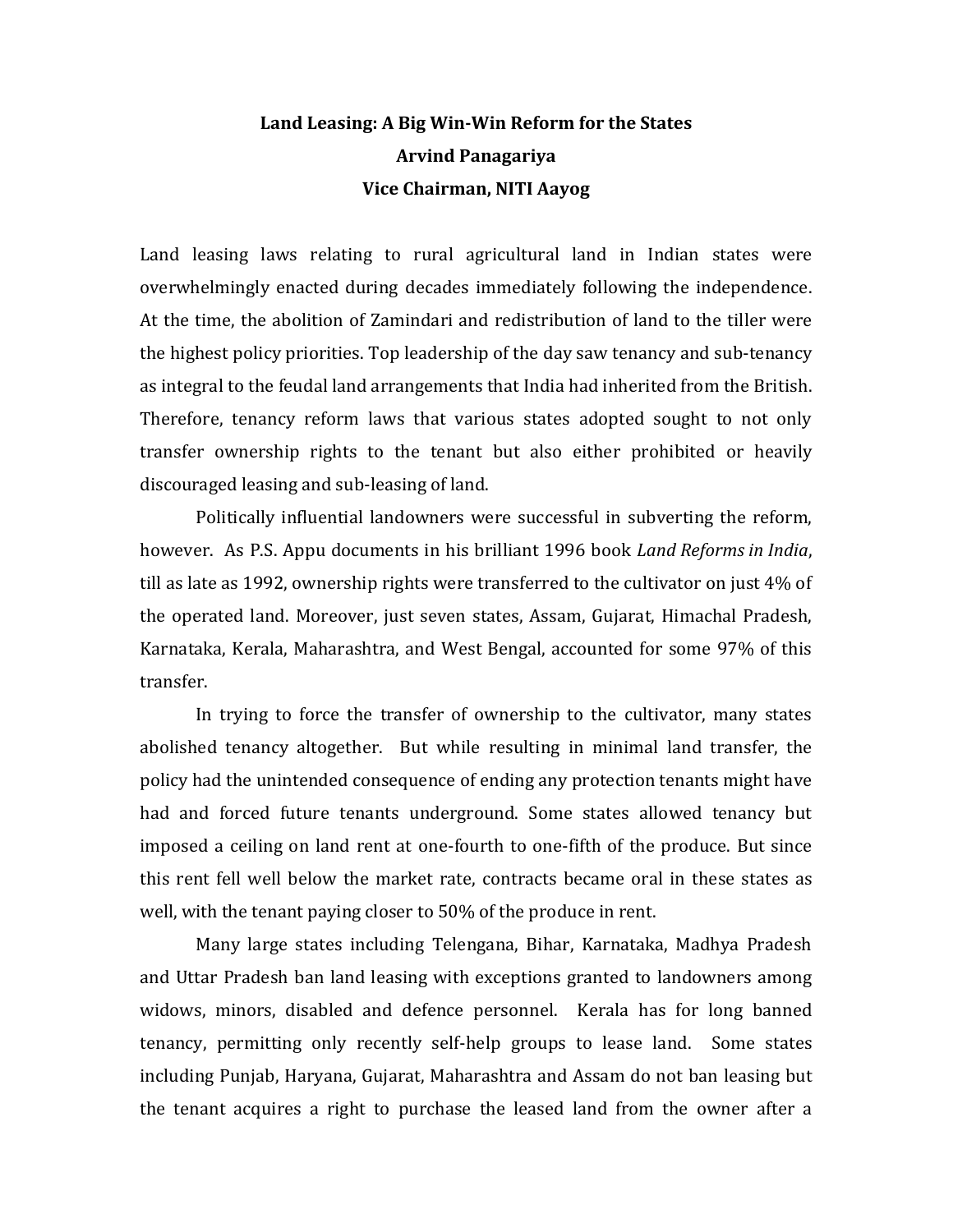specified period of tenancy. This provision too has the effect of making tenancy agreements oral, leaving the tenant vulnerable. Only the states of Andhra Pradesh, Tamil Nadu, Rajasthan and West Bengal have liberal tenancy laws with the last one limiting tenancy to sharecroppers. A large number of states among them Rajasthan and Tamil Nadu, which otherwise have liberal tenancy laws, do not recognize sharecroppers as tenants.

The original intent of the restrictive tenancy laws no longer holds any relevance. Today, these restrictions have detrimental effects on not only the tenant for whose protection the laws were originally enacted but also on the landowner and implementation of public policy. The tenant lacks the security of tenure that she would have if laws permitted her and the landowner to freely write transparent contracts. In turn, this discourages her from making long-term investments in land and also leaves her feeling perpetually insecure about continuing to maintain cultivation rights. Furthermore, it deprives her of potential access to credit by virtue of being a cultivator. Landowner also feels a sense of insecurity when leasing land with many choosing to leave land fallow. The latter practice is becoming increasingly prevalent with landowners and their children seeking non-farm employment.

Public policy too faces serious challenges today in the absence of transparent land leasing laws. There are calls for expanded and more effective crop insurance. Recognizing that such insurance is likely to be highly subsidized, as has been the case with the past programmes, a natural question is how to ensure that the tenant who bears the bulk of the risk of cultivation receives this benefit. The same problem arises in the face of a natural calamity; if tenancy is informal, how do we ensure that the actual cultivator receives disaster relief.

In a similar vein, fertilizer subsidy today is subject to vast leakages and sales of subsidized fertilizer in the black market. In principle, these leakages could be sharply curtailed by the introduction of direct benefit transfer (DBT) using Aadhar seeded bank accounts along the lines of the cooking gas subsidy transfer. But in face of difficulty in identifying the real cultivator and therefore intended beneficiary, DBT cannot be satisfactorily implemented.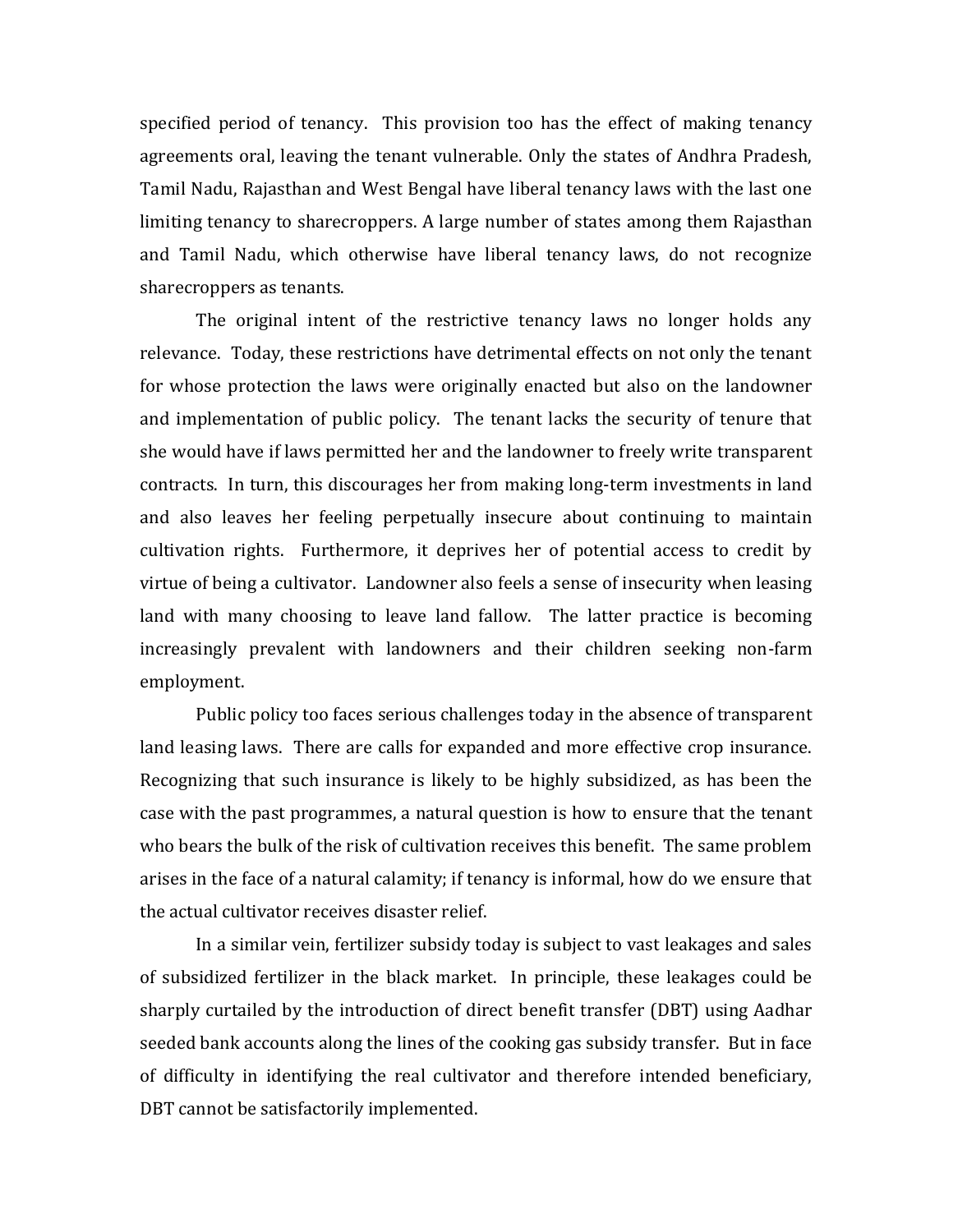In the context of the difficulties in land acquisition under the 2013 land acquisition law, states wishing to facilitate industrialization can further benefit from liberal land leasing if they simultaneously liberalize the use of agricultural land for non-agricultural purposes. Currently, conversion of agricultural land for nonagricultural use requires permission from the appropriate authority, which can take a long time. State governments can address this barrier by either an amendment of the law to permit non-agricultural use or by the introduction of time-bound clearances of applications for the conversion of agricultural land use in the implementing regulations. The reform open up another avenue to the provision of land for industrialization: long-term land leases that allow the owner to retain the ownership while earning rent on her land. In addition, she will have the right to renegotiate the terms of the lease once the existing lease expires.

Therefore, the introduction of transparent land leasing laws that allow the potential tenant or sharecropper to engage in written contracts with the landowner is a win-win reform. The tenant will have an incentive to make investment in improvement of land, landowner will be able to lease land without fear of losing it to the tenant and the government will be able to implement its policies efficiently. Simultaneous liberalization of land use laws will also open up an alternative avenue to the provision of land for industrialization that is fully within the state's jurisdiction and allows the landowner to retain ownership of her land.

A potential hurdle to the land leasing reform laws is that landowners may fear that a future populist government may use the written tenancy contracts as the basis of transfer of land to the tenant and therefore would oppose the reform. This is a genuine fear but may be addressed in two alternative ways. The ideal way would be yet another major reform: giving landowners indefeasible titles. States such as Karnataka that have fully digitized land records and the registration system are indeed in a position to move in this direction. For other states, such titles are a futuristic solution. Therefore, in the interim, they can opt for the alternative solution of recording the contracts at the level of the Panchayat eschewing acknowledging the tenant in the revenue records. They may then insert in the